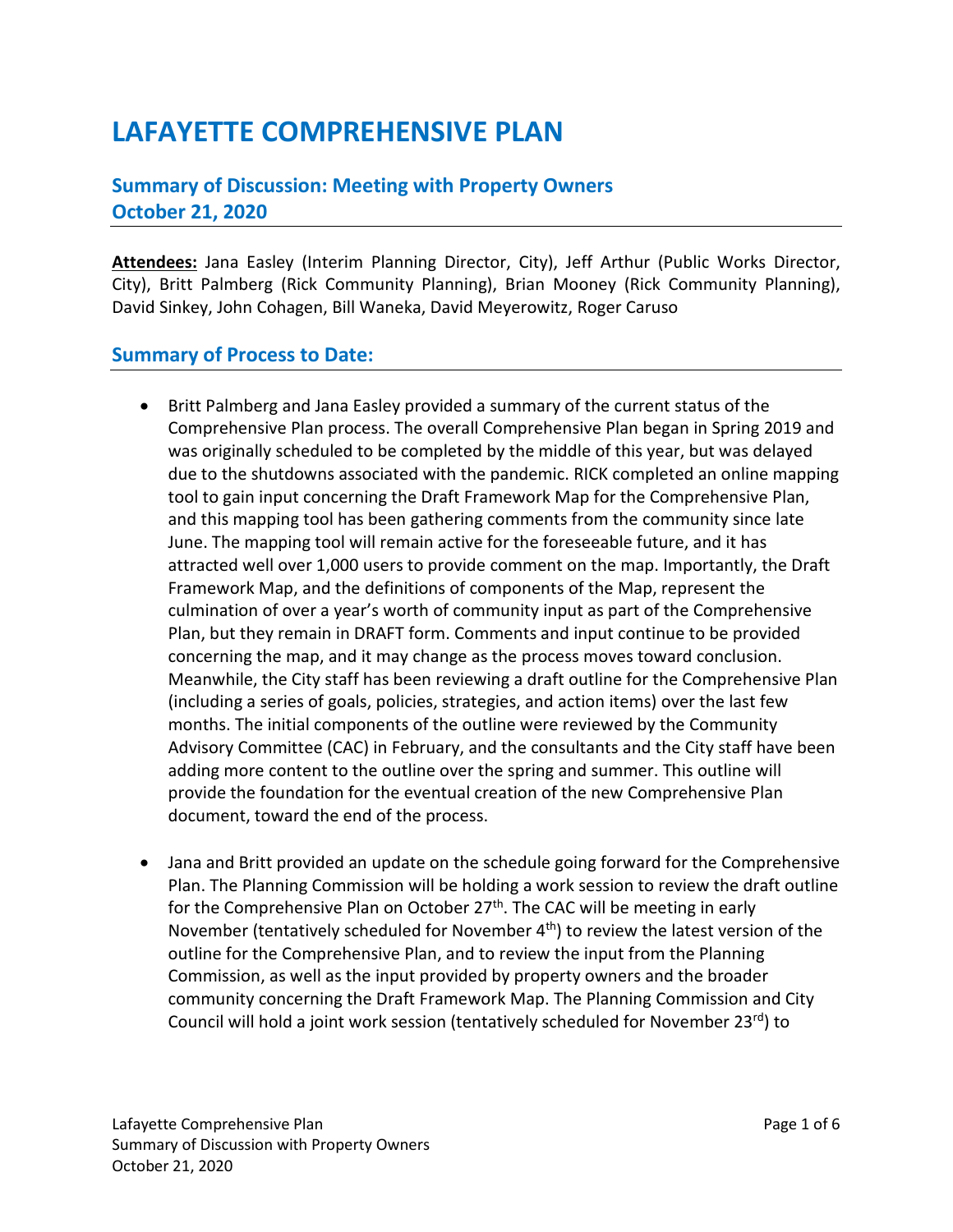review the input from the Planning Commission, CAC, and property owners, and the latest version of the outline for the Comprehensive Plan.

• The anticipated timeline for the remainder of the project has not been formalized, but the current thinking is that the consultant team can draw from the various input provided by the City Council, Planning Commission and CAC and work on the Comprehensive Plan document during the winter, between December and February. The City anticipates holding a final community meeting for the process in February or March (either in-person, or virtually), and the overall goal is to complete the process and formally adopt the new Comprehensive Plan by May 2021.

## **Initial Discussion of Draft Framework Map and Definitions**

- Britt Palmberg and Brian Mooney provided an overview of the Draft Framework Map and the associated definitions of the various terms used on the map, including the definitions of land use areas. Britt and Brian emphasized that the various classifications on the map were intended to provide property owners with greater flexibility and encourage more creativity in the creation of new developments or redevelopments in the Lafayette area. For example, the "Adaptable Commercial" definition is intended to encourage creativity in the potential re-use of commercial properties that could include the integration of office and residential uses. The current map and the definitions also help provide for improvements and enhancements to mobility around the community (for all modes of travel) and emphasize the importance of open space and open space connections around Lafayette.
- The property owners expressed concern that the definitions, in their current form, may suggest the mandating of particular land uses and particular features as part of new development. The definitions are also very big picture, and this leaves a lot of ambiguity in the approval process. Will the City or community members use these definitions to provide unrealistic mandates for new developments? John Cohagen expressed concerns about the definitions, indicating that the map and the definitions do not provide enough information about the plan for a particular parcel. John is concerned about having too much flexibility in the definitions, and he is not sure that a creative project (such as a mixed use project involving a hotel and apartments) would work in the "Neighborhood Mixed Use" classification outlined for his property, near 95<sup>th</sup> and Arapahoe. The property owners also expressed concern that the realities of the real estate market in Lafayette would not support the vision outlined in the definitions.
- The property owners suggested that additional edits to the language used in the definitions may be in order. Brian and Britt from RICK emphasized that the project team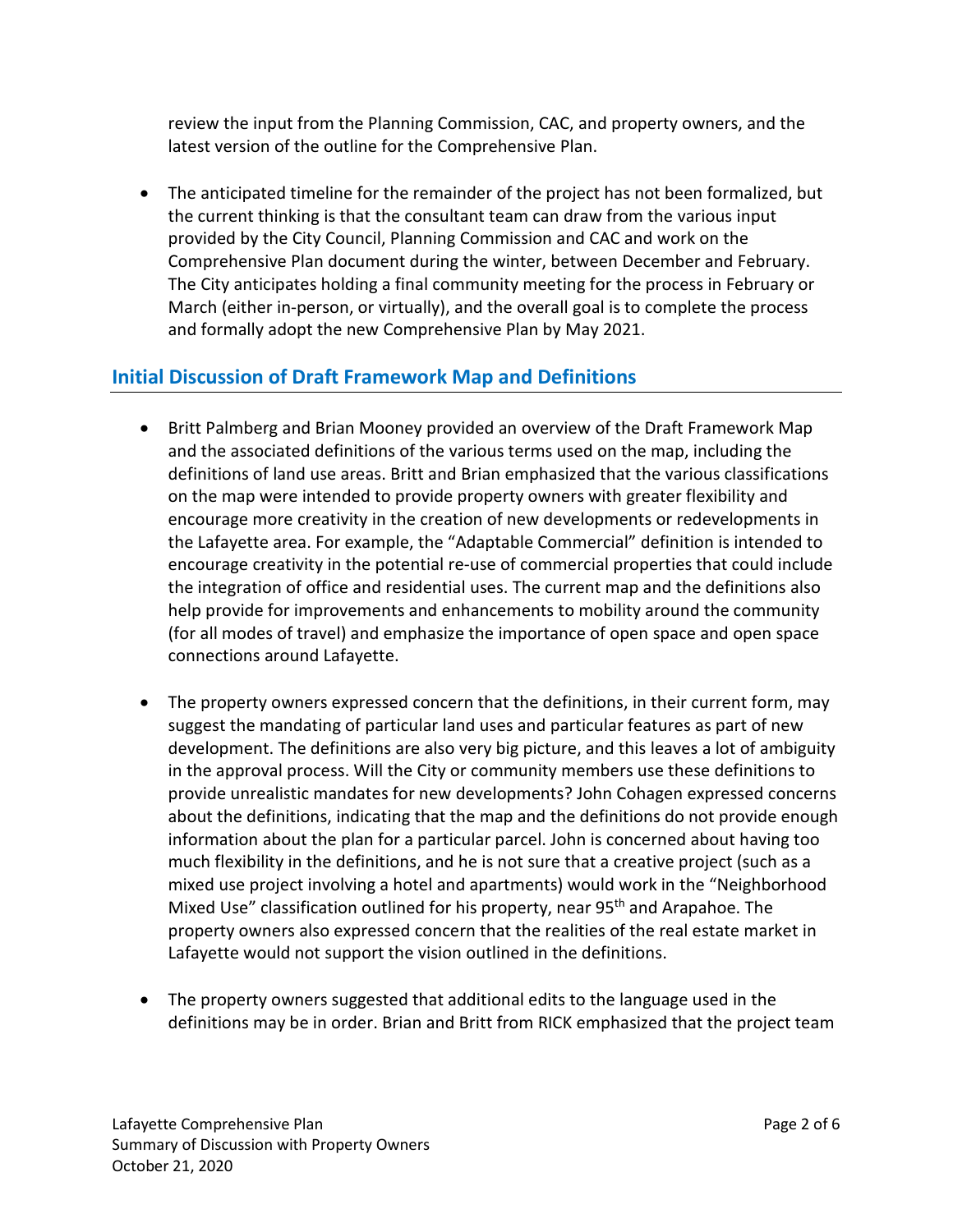welcomes any and all suggestions and edits for the text used in the definitions, as well as edits to the Draft Framework Map.

### **Additional Comments from Property Owners**

- Bill Waneka questioned whether the symbols on the map indicated that a roundabout was proposed at 119<sup>th</sup> and Baseline. RICK confirmed that the symbol at 119<sup>th</sup> and Baseline was to designate a "focus area" in this part of town, and that a roundabout at the 119<sup>th</sup> and Baseline intersection has not been discussed during the process.
- John Cohagen indicated that traffic congestion in the area around 95<sup>th</sup> and Arapahoe was significantly hurting the small businesses in the area. The Draft Framework Map should help address concerns about traffic congestion in this part of town. Chris Coker of the YMCA would like to be involved in the process, going forward, as well.
- The Comprehensive Plan document should outline the overall intent of how to use the definitions and the map, upfront in the document.
- The current version of the Draft Framework Map and the definitions provides for a high level of subjectivity. There is an emerging anti-growth movement throughout the Front Range, and the high level and aspirational aspect of the Comprehensive Plan could make it impossible to get any project approved. The reality is that the economics of providing the level of amenities described in the text (for gathering places, connectivity, etc.) could make it economically impossible to complete projects in the city. Many people are uninformed concerning the economic realities facing projects in the region (given the cost of land, labor, etc.) and make suggestions that could be infeasible. The danger in this process is that the Comprehensive Plan could create a setting where projects in Lafayette may "never be able to measure up" to the lofty aspirational goals and text provided in the plan and its maps.
- Louisville's current plan and its political stance have made it very difficult for any projects to move forward in that community, and led to Medtronic giving up on a project in Louisville and choosing Lafayette instead.
- The reality is that in order to provide for the level of quality and amenities suggested in the definitions for the Comprehensive Plan, projects would need to have more density and more intensity, to make projects economically feasible. All of the costs of amenities included in developments simply mean that projects would need to have greater levels of density. We need to have a common sense approach.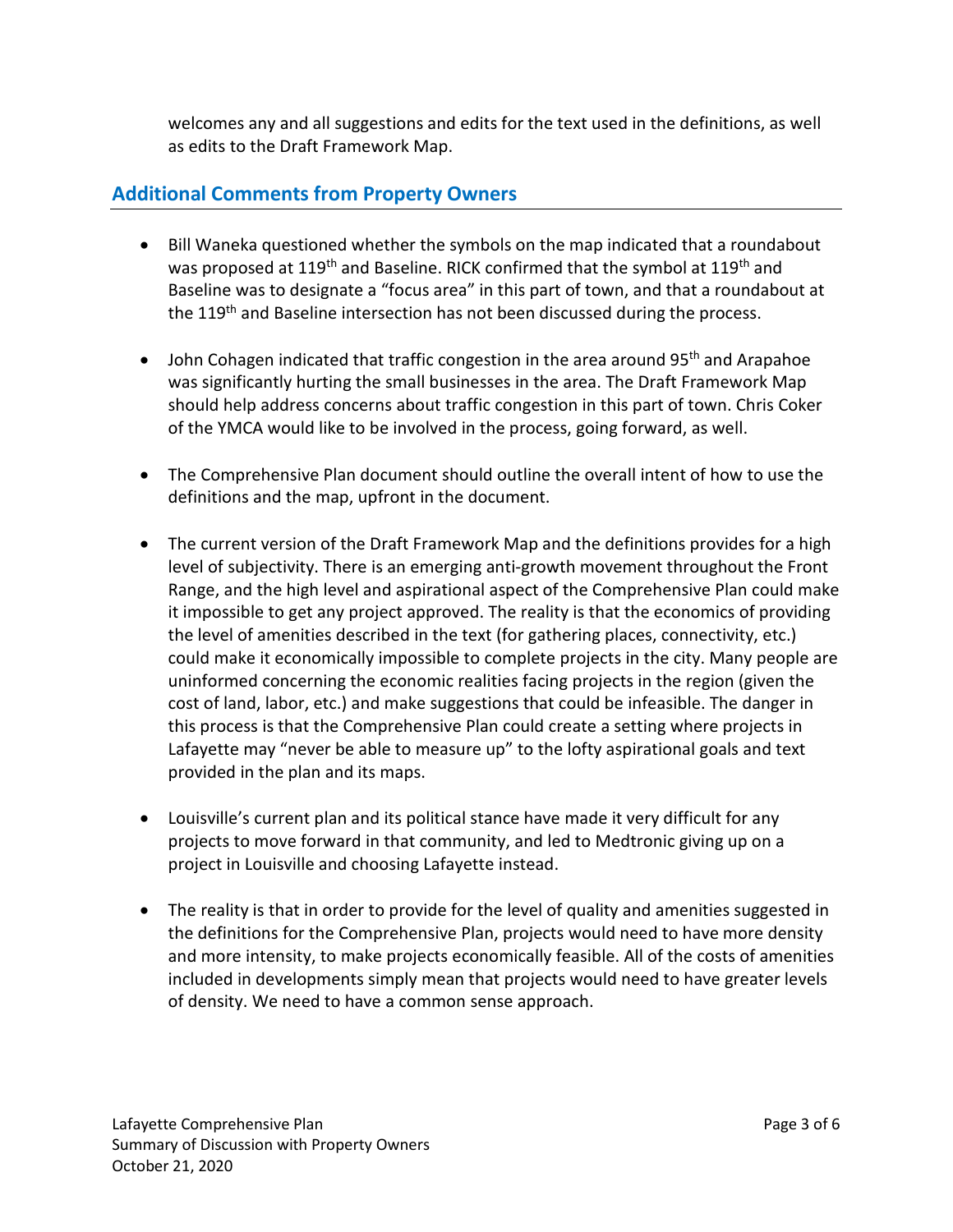• Projects may also need to have greater density and intensity in order to help provide for the diversity of housing needed in Lafayette, and to help provide for more affordable housing.

### **Discussion of Implementation of the Comprehensive Plan**

- RICK noted that Comprehensive Plan documents normally outline the big picture vision of a community and its aspirational goals, and that the details of how projects get approved and what is allowed (from a technical perspective) are normally addressed in the development code. Lafayette's current development code is from 1986 and is out of date. The current code is geared to the completion of suburban-style developments from the era of the 1970s and 1980s, and is not equipped to help implement more creative and flexible development projects. One of the first implementation items, coming out of the Comprehensive Plan, should ideally include the completion of a new development code for the City. Without this guidance, it may be difficult to implement the current vision of the Draft Framework Map.
- Some of the property owners asked how quickly the new code could be completed, given its importance. Jana Easley indicated that, if the City's current proposed budget for 2021 is approved, the City will move forward the issuance of an RFP for the completion of the new code. RICK indicated that the code update process could take several months or upwards of a year. One property owner asked if the Comprehensive Plan effort could be combined with the code update effort. Jana Easley indicated that the way the current process is organized, it would be difficult to formally combine the Comprehensive Plan with the code effort. However, it may be possible to start on the code update process as soon as funding is approved, so that there is a period of overlap between the end of the Comprehensive Plan process, and the code update process. Having the processes overlap would help with the integration of the details of the two efforts.
- Jana Easley indicated that until the code update is complete, the likely route for any new projects in Lafayette would be the PUD (Planned Unit Development) process. However, the property owners indicated that the PUD process can still be very subjective and make it difficult to gain approvals.
- One of the property owners emphasized that developers, given their knowledge of how projects work economically and are successfully implemented, can assist the Comprehensive Plan process with articulating the tools needed for implementation. For example, developers can provide information about how affordable housing projects are successfully completed in the region, from a feasibility perspective.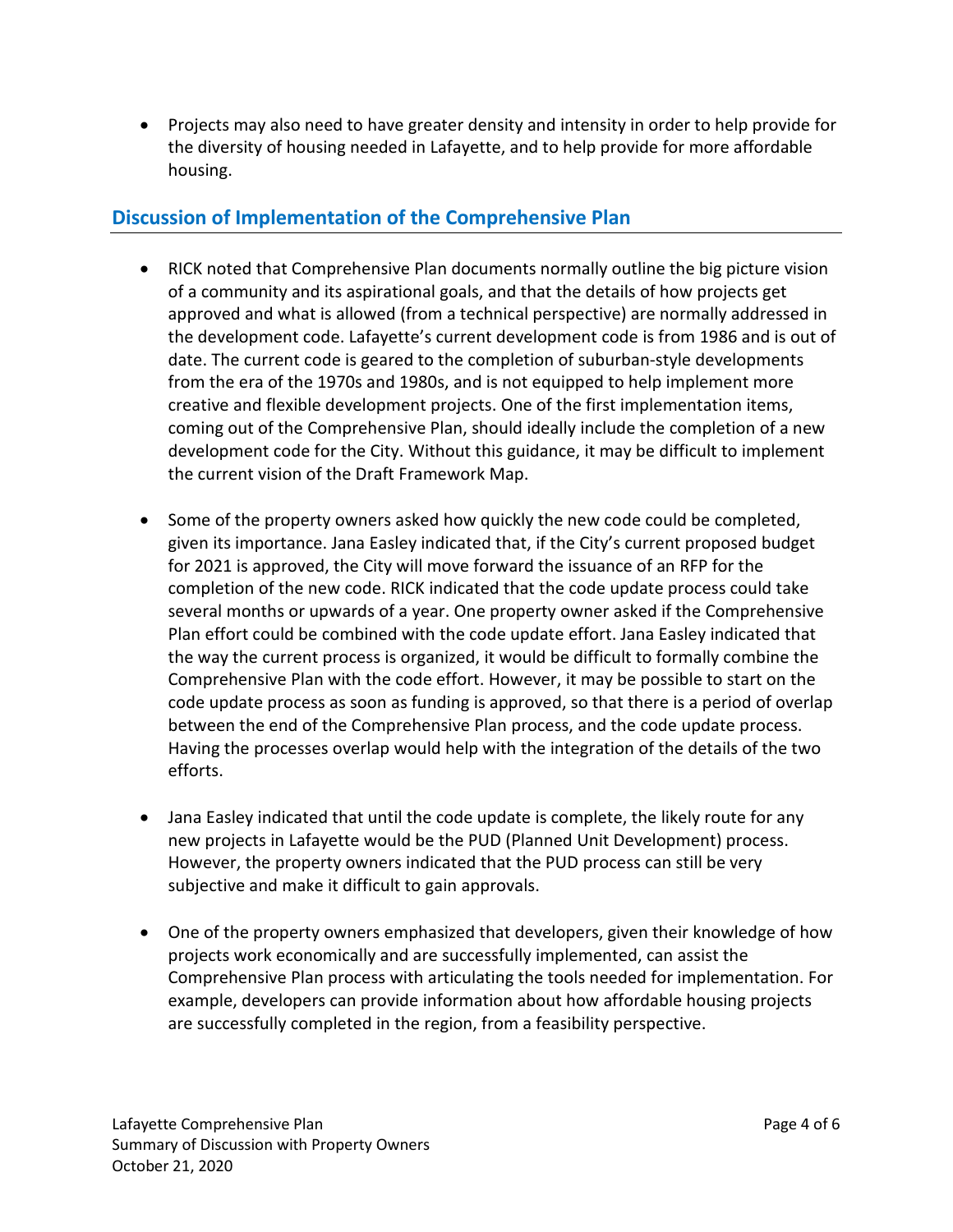- It was noted that the majority of comments on the online mapping tool have involved comments tied to connectivity and mobility (as opposed to land use), and suggestions for how to improve mobility around different parts of Lafayette. One of the property owners noted that, while projects likely need greater density in order to work financially, there is inherent conflict between this potential density and the mobility issue (including traffic congestion concerns). Mobility is tightly wrapped up with the density issue. The plan needs to clearly show where connectivity improvements are needed.
- In general, the more subjective the plan is, the more chaotic the development process will be, going forward.
- One of the property owners suggested that it may be possible to have a code update only focus on certain geographic areas within the City, in order to make the code update process easier (as opposed to covering the whole city). Erie, for example, has worked on code updates that apply to only certain areas. It may make sense to provide for more detailed planning and implementation efforts, focused on particular focus areas around Lafayette.
- An example of the importance of connectivity is evident in the area around 95<sup>th</sup> and Arapahoe. Residents of Indian Peaks would love to have better multi-modal connections to the coffee shops, restaurants, and other amenities at  $95<sup>th</sup>$  and Arapahoe. The area represents a great opportunity to create additional neighborhoods to complement the retail uses at 95<sup>th</sup> and Arapahoe. Normally residential developments occur, and retail areas are developed once the population is in place. In the case of  $95<sup>th</sup>$  and Arapahoe, the reverse occurred. The property owners around 95<sup>th</sup> and Arapahoe worked very hard to make the developments at this corner successful, despite not having neighborhoods fully integrated into the project. The area is just missing the connections from existing retail to surrounding neighborhoods.

## **Discussion of Approval Process and Involvement of City Staff**

• One of the property owners asked, as the process goes forward, who has the final word on what goes into the plan? The consultants? The CAC? Staff?, etc.. Britt and Jana indicated that the official approval of the plan would be by the Planning Commission, with ratification and adoption of the plan by the City Council. Britt Palmberg indicated that the RICK consultant team would be responsible for integrating all of the input received from the community and various stakeholders, in the crafting of the actual plan document, with review by City staff. The plan document would be reviewed by the approval bodies and the City staff, and everyone in the community would have the